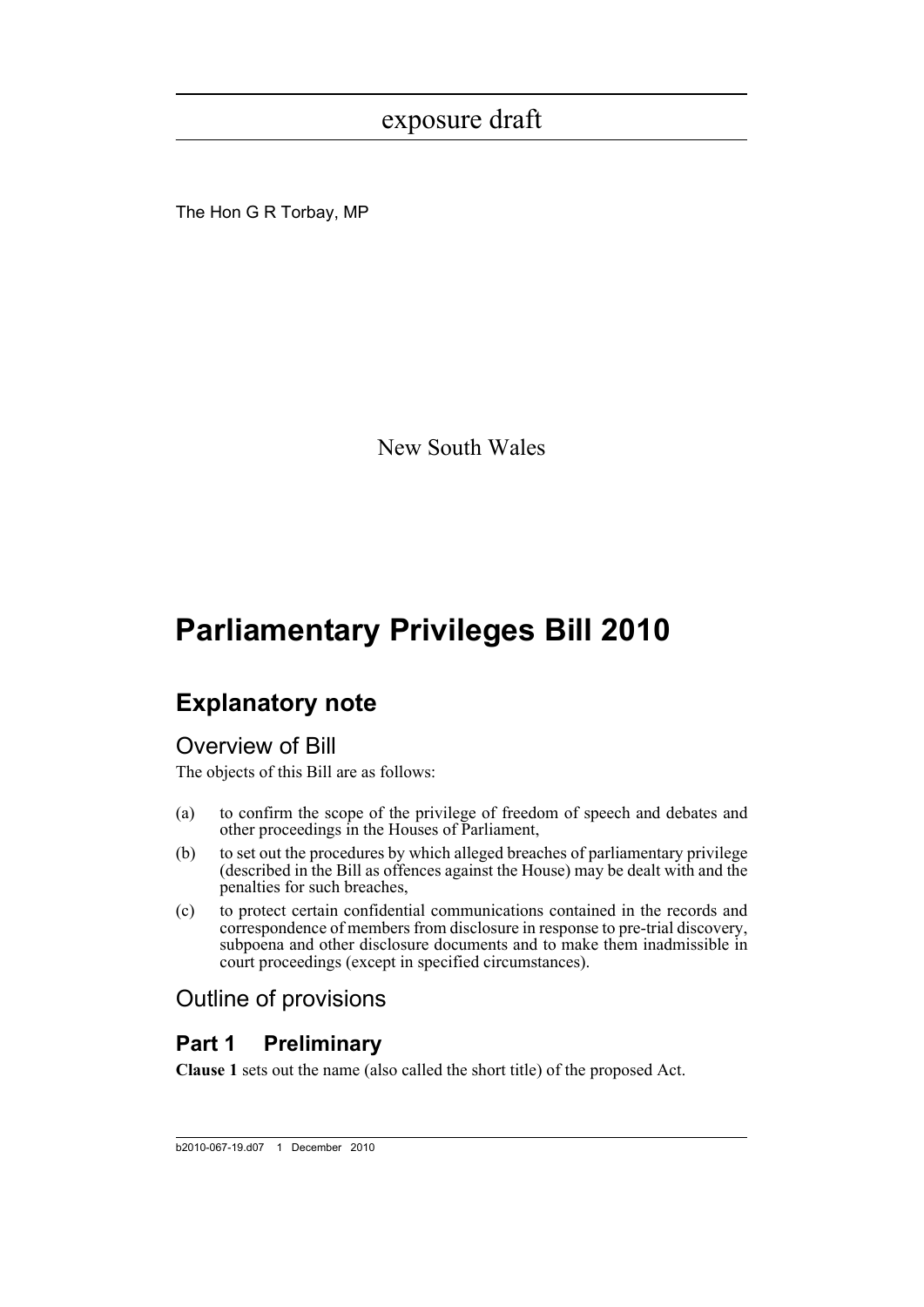Parliamentary Privileges Bill 2010

Explanatory note

**Clause 2** provides for the commencement of the proposed Act on a day or days to be proclaimed.

**Clause 3** defines certain words and expressions used in the proposed Act. A definition of *document* is included to make it clear that "document" (which is defined in the *Interpretation Act 1987* to mean any record of information and to include, among other things, anything from which sounds, images or writings can be reproduced with or without the aid of anything else) extends to part of a document.

**Clause 3 (2)** makes it clear that a written submission received as evidence by a House or committee is to be regarded as evidence given before the House or committee so that the privilege under clause 7 will extend to written statements as well as oral evidence.

**Clause 4** makes it clear that conduct is not a contempt (and so does not constitute an offence against a House) unless it amounts, or is intended or likely to amount to an improper interference with the House, its committees or members. The definition is based on that contained in section 4 of the *Parliamentary Privileges Act 1987* of the Commonwealth. The note to the clause includes some examples of what constitutes contempt drawn from those set out in other jurisdictions (for example, section 3 of the *Parliamentary Privilege Act 1858* (Tas) and section 37 of the *Parliament of Queensland Act 2001*).

**Clause 5** provides for the phrase "offence against a House" to be used for acts commonly called breaches of privilege, or a contempt, of a House. It also makes it clear that whether particular conduct is an offence against the House is for the House to decide, acting on any advice it considers appropriate.

**Clause 6** preserves the powers, privileges and immunities of each House, its members and committees except to the extent they are altered by the Bill.

## **Part 2 Powers, privileges and immunities**

Article 9 of the *Bill of Rights 1688* (which provides that speeches, debates or other proceedings in Parliament cannot be questioned in any court or place outside Parliament) is currently incorporated by reference into the statute law of New South Wales by the *Imperial Acts Application Act 1969*. Article 9 ensures that words spoken in Parliament cannot be used as the basis for legal proceedings and ensures that Parliament, its committees, members and witnesses are protected from adverse actions in courts and tribunals for what is said or done in Parliament. However, different views have been expressed by courts and others as to the operation of Article 9.

### **Division 1 Privileges and immunities**

**Clause 7** removes any doubt about the operation of Article 9 by expressly enacting the terms of Article 9 as a law of New South Wales and including provisions largely based on section 16 of the *Parliamentary Privileges Act 1987* of the Commonwealth (which was enacted to overcome the consequences of a strict interpretation of Article 9 in *R v Murphy* (1986) 5 NSWLR 18).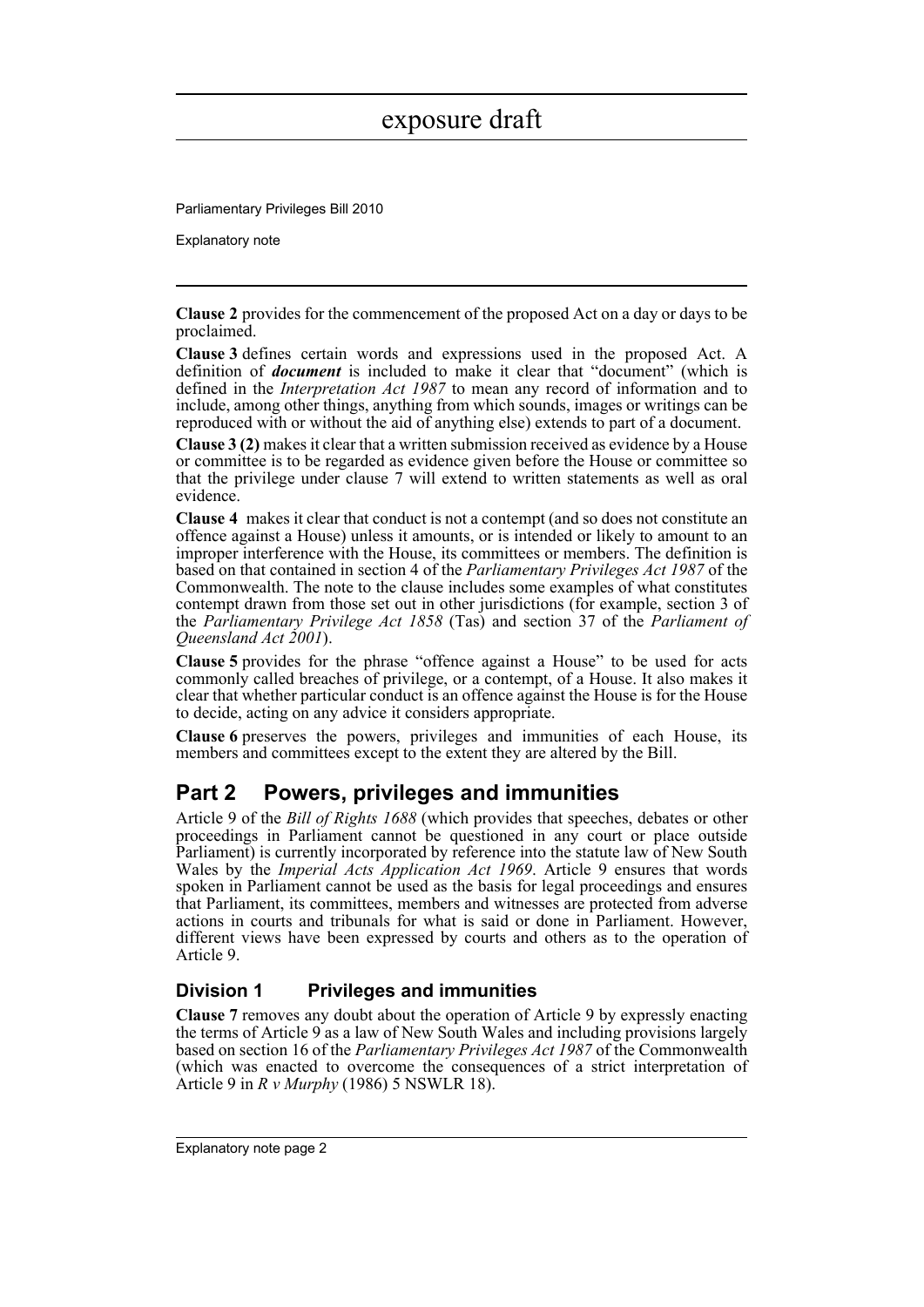Parliamentary Privileges Bill 2010

Explanatory note

**Clause 7 (3)** provides a definition of the term *proceeding in Parliament* to include all words spoken and acts done in transacting the business of a House or its committees, including the preparation and submission of documents. Clause  $7(3)(c)$ expands on the equivalent Commonwealth provision to make it clear that the term covers persons such as constituents who provide information to members for the purposes of making statements or asking questions.

**Clause 7 (4)** is based on a provision suggested in paragraph 1.18 of the 134th Report of the Senate Privileges Committee (18 June 2008) to deal with the question of effective repetition (that is, where a member acknowledges or affirms but does not repeat or elaborate on words uttered under the protection of parliamentary privilege outside Parliament).

**Clause 7 (5)** prevents the use of parliamentary proceedings in any court or tribunal in a manner involving questioning or relying on the truth, motive, intention or good faith of words spoken or acts done in those parliamentary proceedings or to attack or support the evidence or credibility, motive, intention or good faith of any person or to draw inferences or conclusions for the purposes of the court or tribunal proceedings.

**Clause 7 (6)** prevents evidence which is taken in camera by a House or committee and not published from being used in court proceedings. It covers documents specifically prepared for submission to a House or committee and accepted as in camera evidence, and oral evidence taken in camera.

**Clause 7 (7)** permits courts to examine proceedings in Parliament for the purposes of interpretation of an Act.

**Clause 8** restricts the immunities of members, officers of a House and witnesses from civil arrest and compulsory attendance before a court or tribunal to days on which the relevant House or committee sits and, in the case of members and officers, to the period extending from 5 days before and 5 days after such a sitting. It is based on section 14 of the *Parliamentary Privileges Act 1987* of the Commonwealth.

### **Division 2 Records and correspondence of members**

**Clause 9** provides that a member can not (except in specified circumstances) be required by a subpoena or other disclosure requirement to produce a document which would result in the disclosure of a confidential communication and that evidence of such a confidential communication is not admissible in any proceeding in a court or tribunal.

## **Part 3 Penalties for offences against the House**

**Clauses 10–12** empowers a House to impose a fine or imprisonment on a person who it determines has committed an offence against the House.

**Clause 13** sets out the procedure for dealing with a charge of committing an offence against a House.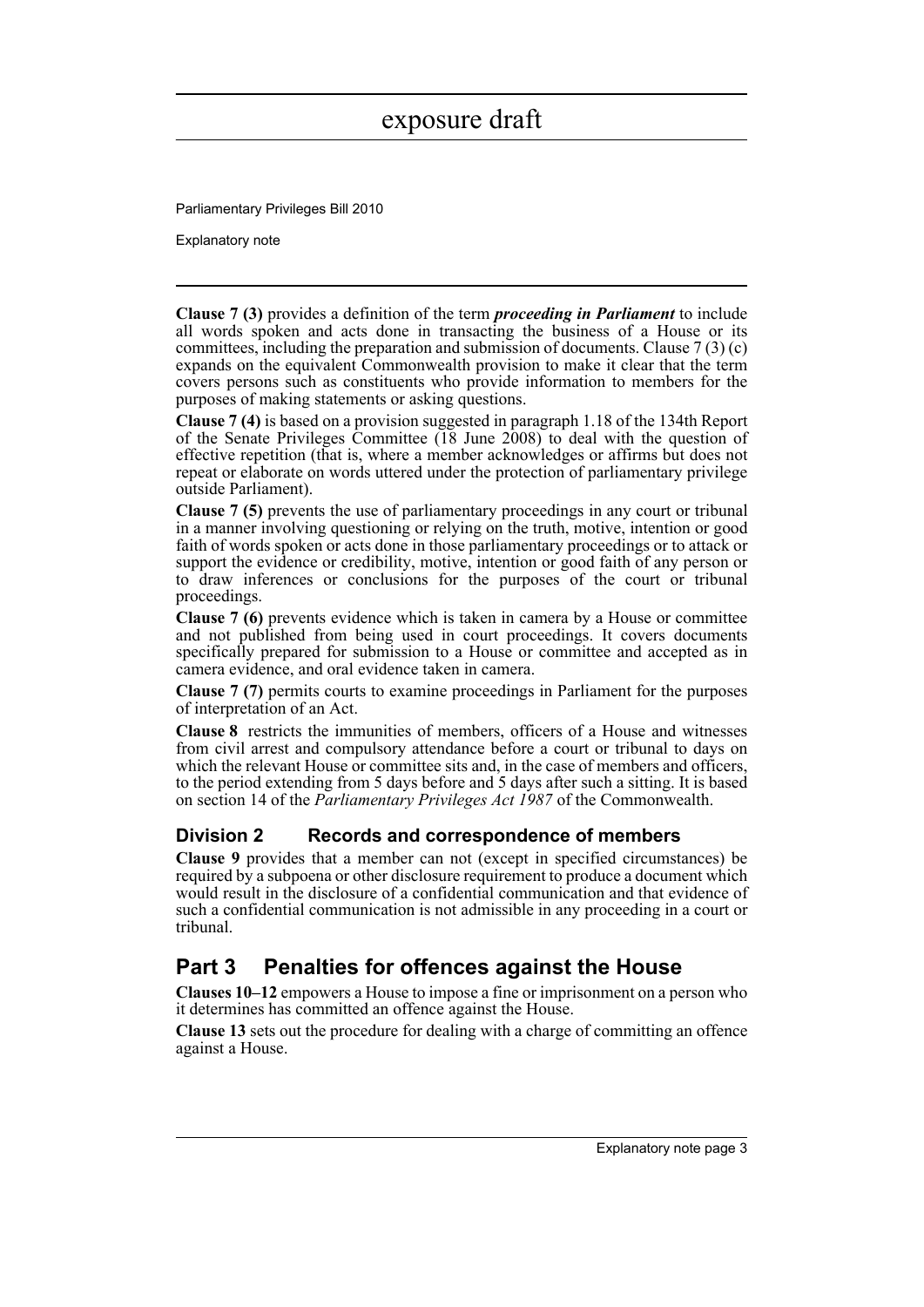Parliamentary Privileges Bill 2010

Explanatory note

**Clause 14** provides for the issue of warrants for the committal to custody of persons on whom a House has resolved to impose a penalty of imprisonment for an offence against the House.

**Clause 15** enables a House (subject to clause 10) to give directions and issue warrants that are necessary or convenient for carrying the proposed Part into effect.

**Clause 16** exculpates any person acting under the authority of the proposed Part from any civil or criminal liability.

## **Part 4 Miscellaneous**

**Clause 17** provides for the giving of certificate evidence relating to parliamentary proceedings.

**Clause 18** enables the Governor the make regulations for the purposes of the proposed Act.

**Clause 19** provides for the review of the proposed Act.

### **Schedule 1 Savings, transitional and other provisions**

**Schedule 1** contains savings, transitional and other provisions consequent on the enactment of the proposed Act.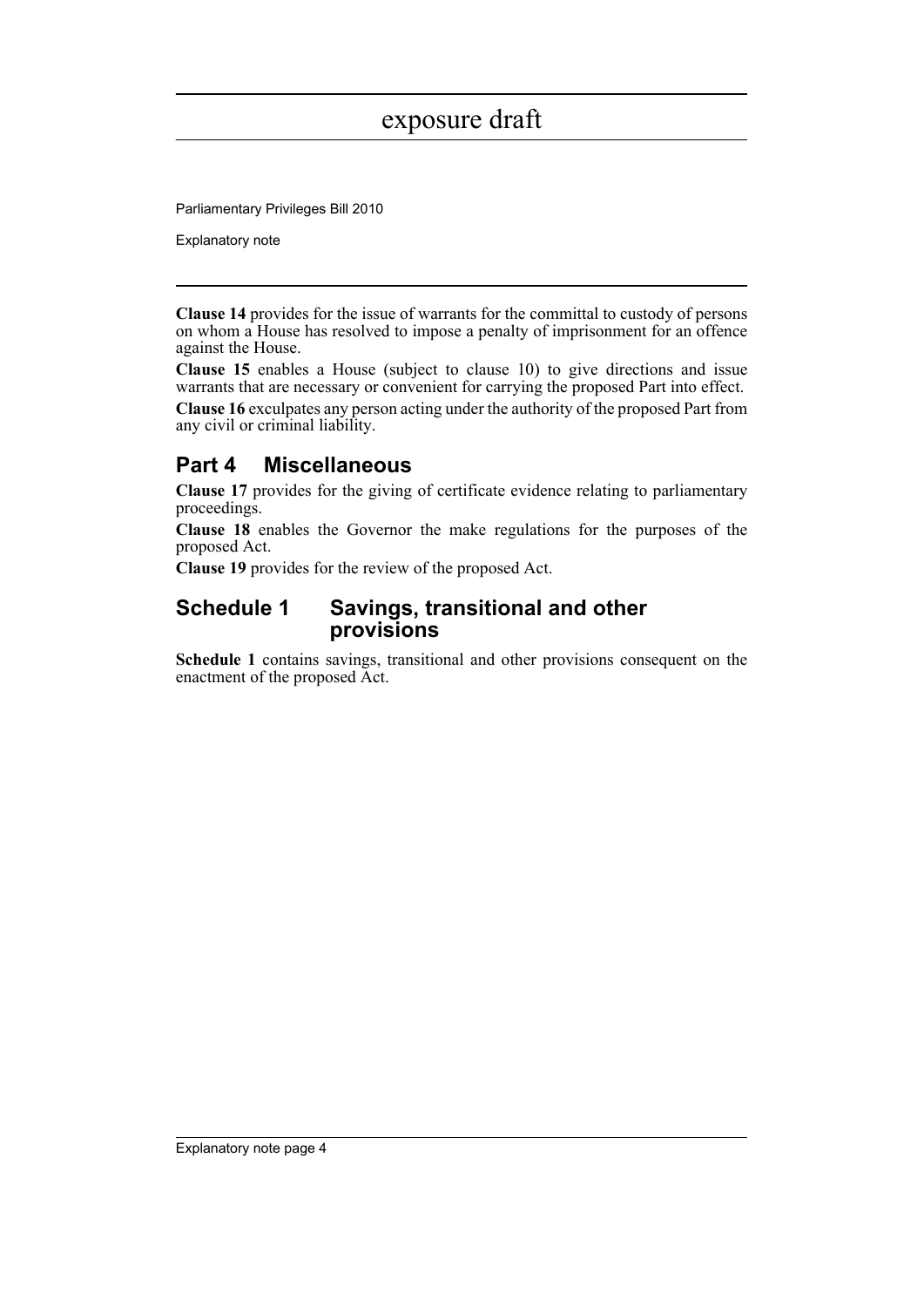The Hon G R Torbay, MP

New South Wales

# **Parliamentary Privileges Bill 2010**

## **Contents**

|        |                                                                | Page |
|--------|----------------------------------------------------------------|------|
| Part 1 | <b>Preliminary</b>                                             |      |
|        | Name of Act<br>1                                               | 2    |
|        | 2<br>Commencement                                              | 2    |
|        | 3<br>Definitions                                               | 2    |
|        | Meaning of contempt<br>4                                       | 3    |
|        | 5<br>Meaning of offence against a House                        | 3    |
|        | Powers, privileges and immunities<br>6                         | 4    |
| Part 2 | Powers, privileges and immunities                              |      |
|        | <b>Division 1</b><br><b>Privileges and immunities</b>          |      |
|        | Parliamentary privilege in court and tribunal proceedings<br>7 | 5    |
|        | Immunities from arrest and attendance before courts<br>8       | 6    |
|        | <b>Division 2</b><br>Records and correspondence of members     |      |
|        | 9<br>Disclosure of confidential communications                 |      |
|        |                                                                |      |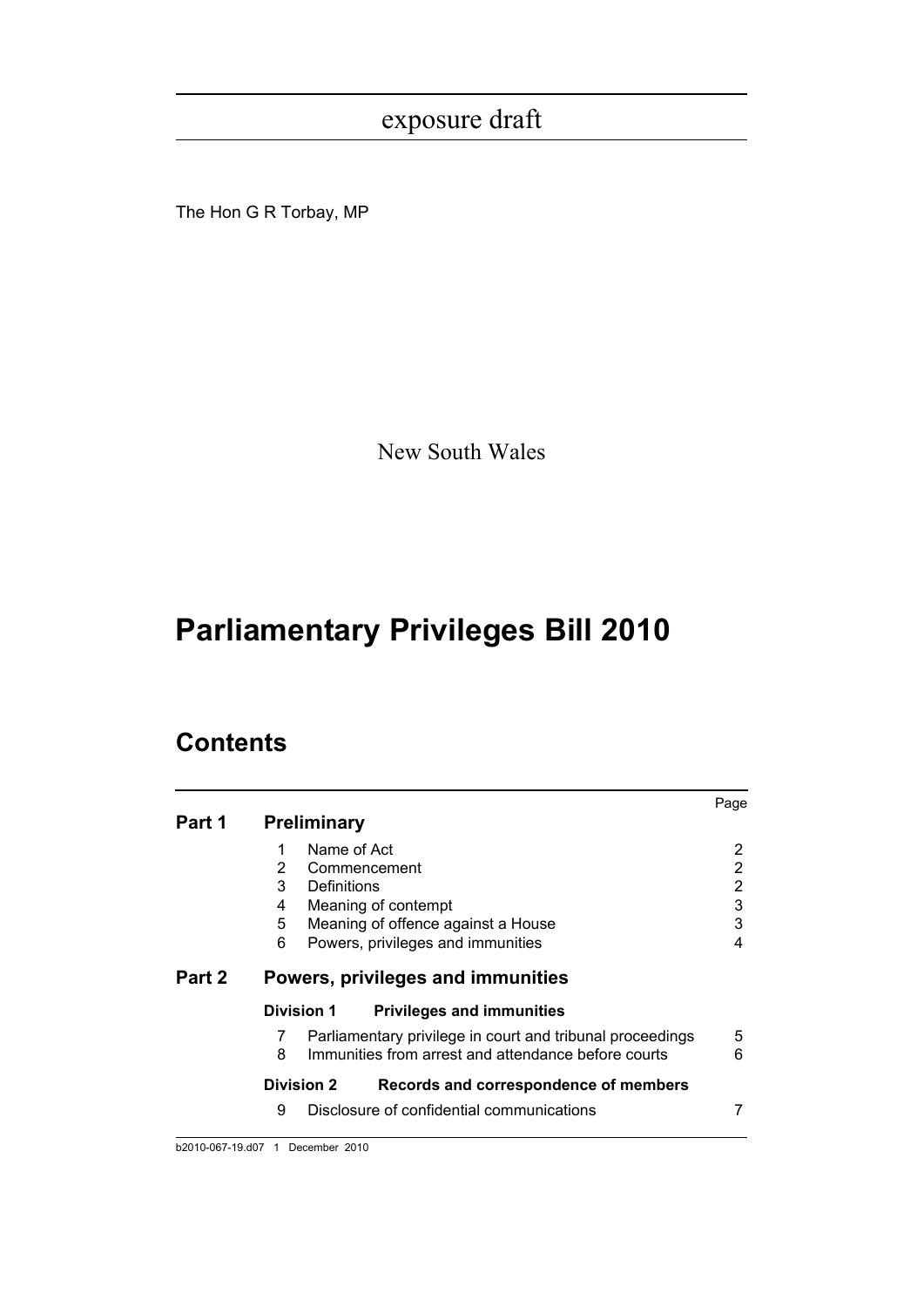Parliamentary Privileges Bill 2010

Contents

|                   |                                          |                                                                      | Page           |  |
|-------------------|------------------------------------------|----------------------------------------------------------------------|----------------|--|
| Part 3            | Penalties for offences against the House |                                                                      |                |  |
|                   | 10                                       | Power of House to deal with offence against the House                | 9              |  |
|                   | 11                                       | Imprisonment                                                         | 9              |  |
|                   | 12                                       | Fines                                                                | 9              |  |
|                   | 13                                       | Procedure for dealing with charge of committing an                   |                |  |
|                   |                                          | offence against the House                                            | 10             |  |
|                   | 14                                       | Resolutions and warrants for committal                               | 10             |  |
|                   | 15                                       | Directions                                                           | 11             |  |
|                   | 16                                       | Liability                                                            | 11             |  |
| Part 4            | <b>Miscellaneous</b>                     |                                                                      |                |  |
|                   | 17<br>18<br>19                           | Certificates relating to proceedings<br>Regulations<br>Review of Act | 12<br>12<br>12 |  |
| <b>Schedule 1</b> |                                          | Savings, transitional and other provisions                           | 13             |  |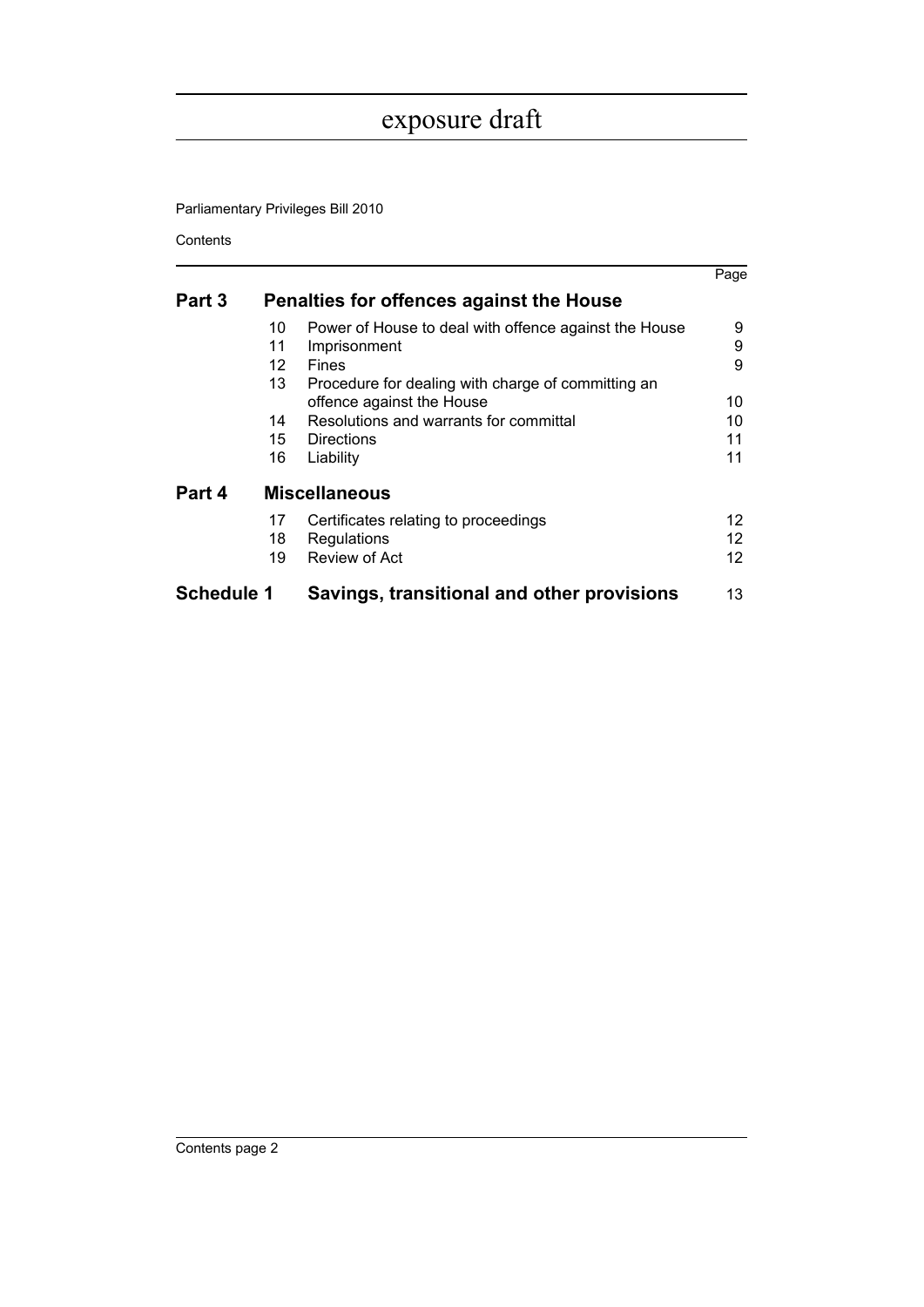New South Wales

# **Parliamentary Privileges Bill 2010**

No , 2010

### **A Bill for**

An Act to declare certain powers, privileges and immunities of each House of Parliament and the members and committees of each House; and for related purposes.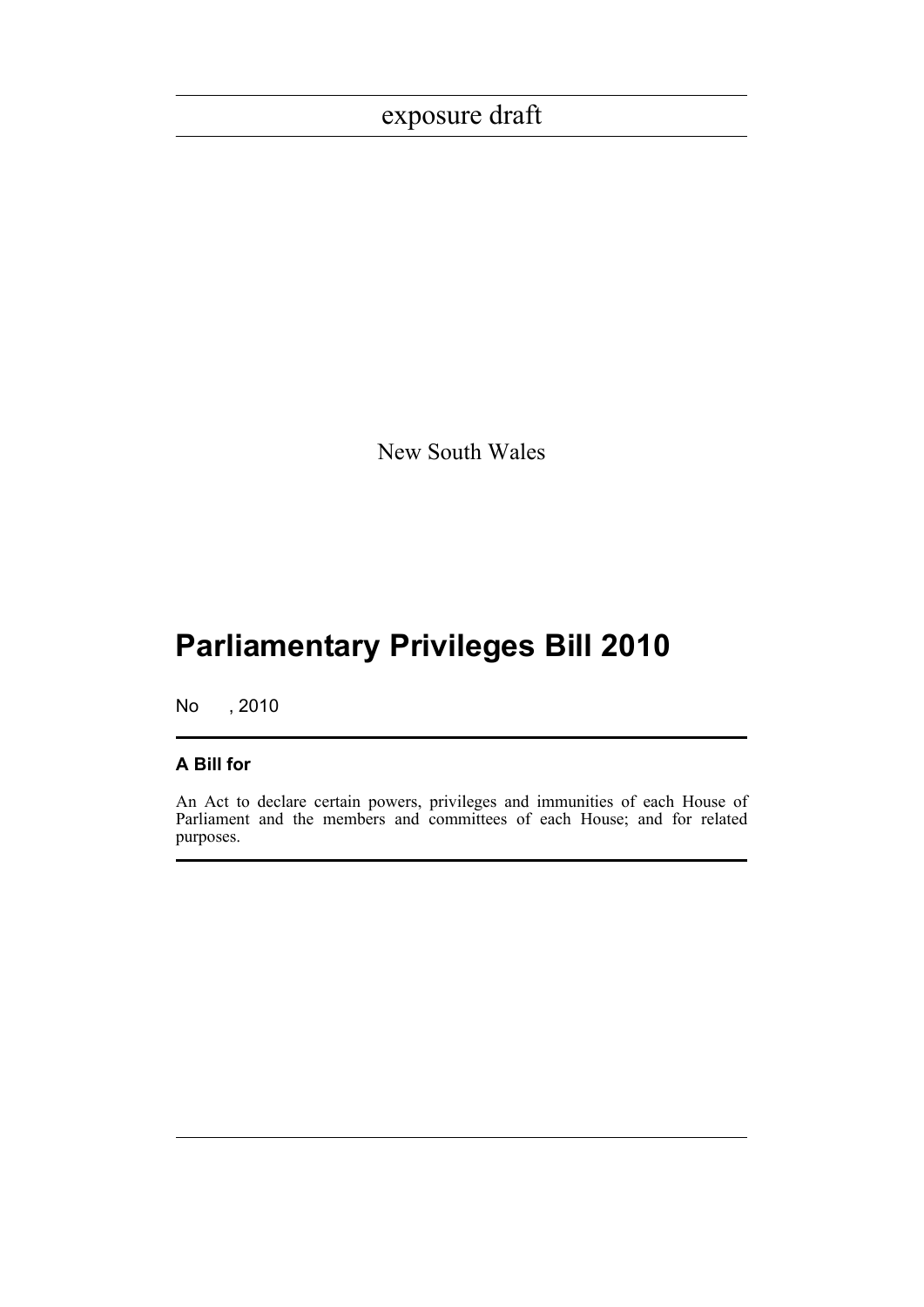Clause 1 Parliamentary Privileges Bill 2010

Part 1 Preliminary

**The Legislature of New South Wales enacts:**

### <span id="page-7-1"></span><span id="page-7-0"></span>**Part 1 Preliminary**

### **1 Name of Act**

This Act is the *Parliamentary Privileges Act 2010*.

### <span id="page-7-2"></span>**2 Commencement**

This Act commences on a day or days to be appointed by proclamation.

### <span id="page-7-3"></span>**3 Definitions**

(1) In this Act:

*Clerk* means the Clerk of a House, and includes an officer of a House acting as the Clerk of the House.

*committee* means:

- (a) a committee of both Houses or either House, including a committee of a whole House and a committee established by an Act, or
- (b) a sub-committee of a committee referred to in paragraph (a) which has been authorised by a House or by law to require a person to attend before it or to produce any document or thing to it.

*contempt*—see section 4.

*document* includes a part of a document.

**Note.** *Document* is defined in the *Interpretation Act 1987* to mean any record of information and to include, among other things, anything from which sounds, images or writings can be produced.

*exercise* a function includes perform a duty.

*function* includes a power, authority or duty.

*House* means a House of Parliament.

*member* means a member of a House.

*offence against a House*—see section 5.

*Presiding Officer* means the President of the Legislative Council or the Speaker of the Legislative Assembly.

*tribunal* means any person or body (other than a House, a committee or a court) having power to examine witnesses on oath, including a Royal Commission or other commission of inquiry of this State, the Commonwealth or another State or Territory having that power.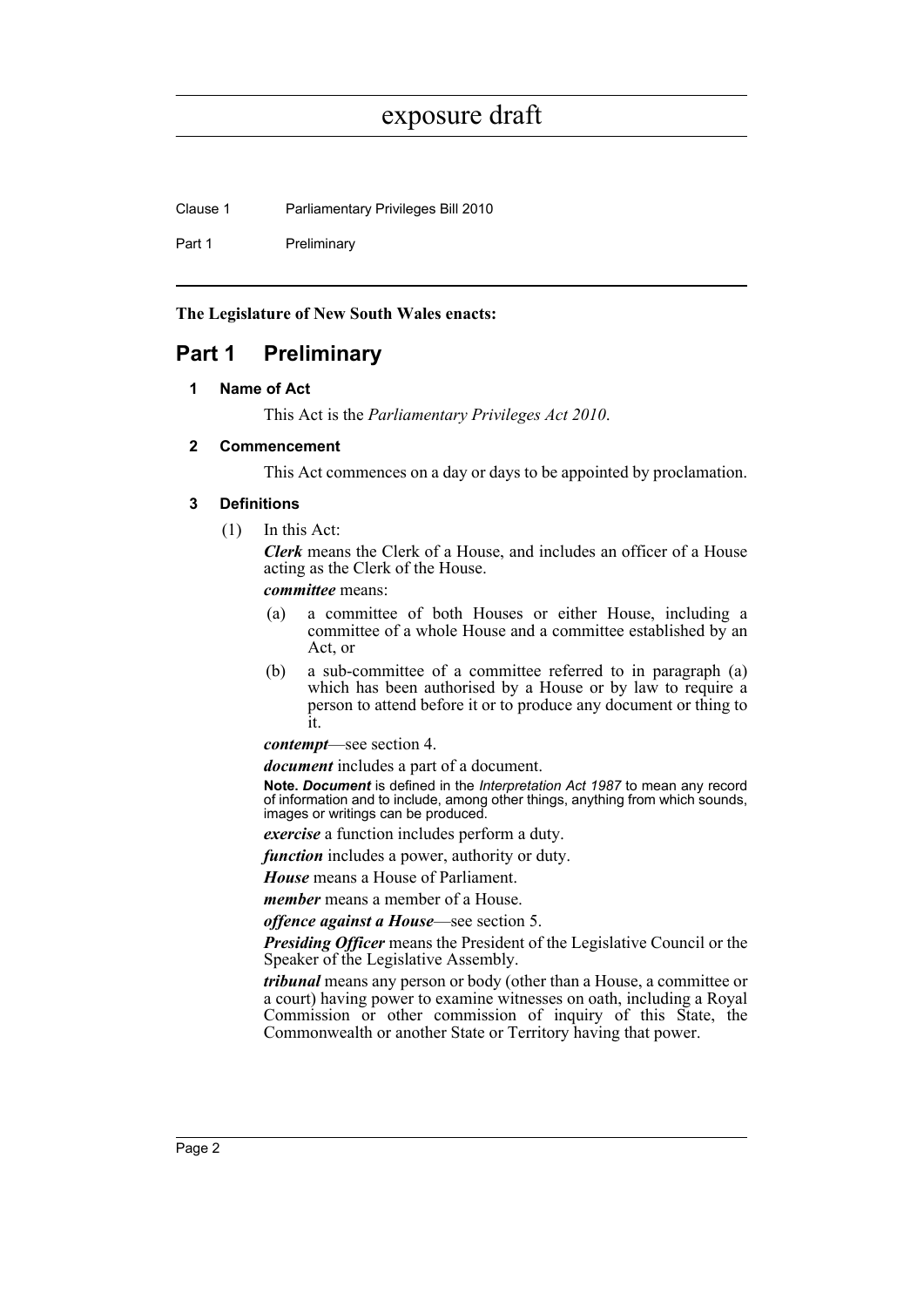| Parliamentary Privileges Bill 2010 |        |  |
|------------------------------------|--------|--|
| Preliminary                        | Part 1 |  |

- (2) For the purposes of this Act, the submission of a written statement by a person to a House or committee is, if so ordered by the House or the committee, taken to be the giving of evidence in accordance with that statement by that person before that House or committee.
- (3) Notes included in this Act do not form part of this Act.

#### <span id="page-8-0"></span>**4 Meaning of contempt** cf s 4 Parliamentary Privileges Act 1987 (Cth)

Conduct, including words, is not a contempt unless it amounts, or is intended or likely to amount, to an improper interference with:

- (a) the free exercise by a House or a committee of its authority or functions, or
- (b) the free performance by a member of the member's duties as a member.
- **Note.** Examples of contempt:
- (a) assaulting, menacing, obstructing or insulting a member:
	- in the member's coming to or going from a House or a meeting of a committee, or in the House or a meeting of a committee, or
	- (ii) any where else because of the member's performance of his or her parliamentary duties,
- (b) sending a challenge to fight to a member,
- (c) attempting to compel a member by force, insult or menace to take a particular position in relation to a proposition or matter pending, or expected to be brought, before a House or committee,
- (d) the offering of a bribe to or attempting to bribe a member,
- (e) creating or joining in any disturbance in a House or before a committee,
- (f) improperly influencing, or attempting to improperly influence, a person in relation to be evidence to be given by the person to a House or a committee,
- (g) treating a person adversely and without lawful authority, or attempting to do so, because of evidence given by the person to a House or a committee or because of a belief or suspicion about that evidence.
- <span id="page-8-1"></span>**5 Meaning of offence against a House** cf s 3 (3) Parliamentary Privileges Act 1987 (Cth)
	- (1) In this Act, a reference to an *offence against a House* is a reference to a breach of the privileges or immunities, or a contempt, of a House or of the members or committees.
	- (2) Whether particular conduct is an offence against the House is for the House to decide, acting on any advice it considers appropriate.
	- (3) Subsection (2) does not apply to any conduct deemed to be a contempt of Parliament under section 11 of the *Parliamentary Evidence Act 1901*.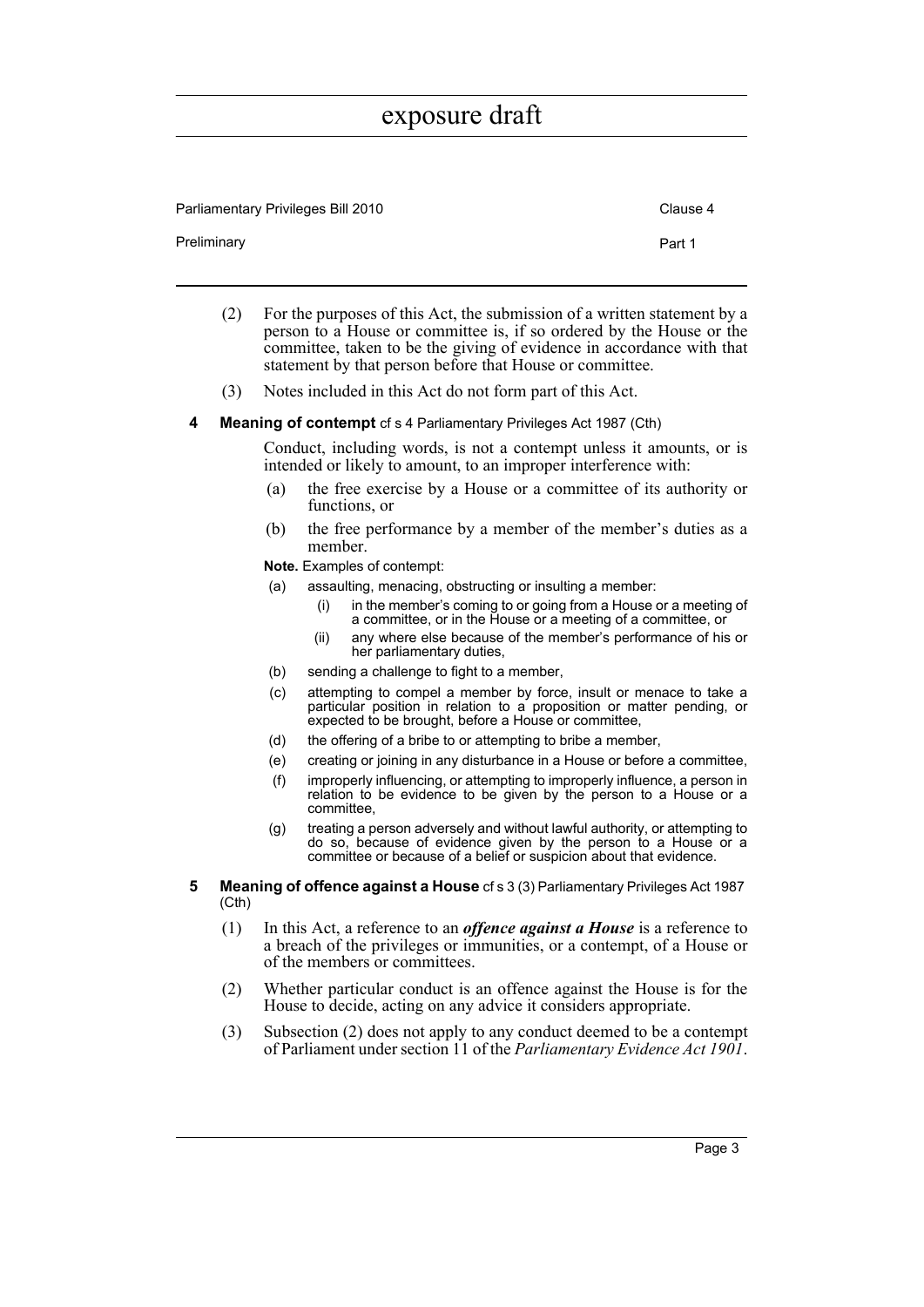Clause 6 Parliamentary Privileges Bill 2010

Part 1 Preliminary

<span id="page-9-0"></span>**6 Powers, privileges and immunities** cf s 5 Parliamentary Privileges Act 1987 (Cth)

> Except to the extent that this Act expressly provides otherwise, the powers, privileges and immunities of each House, and of its members and committees as in force immediately before the commencement of this Act, continue in force.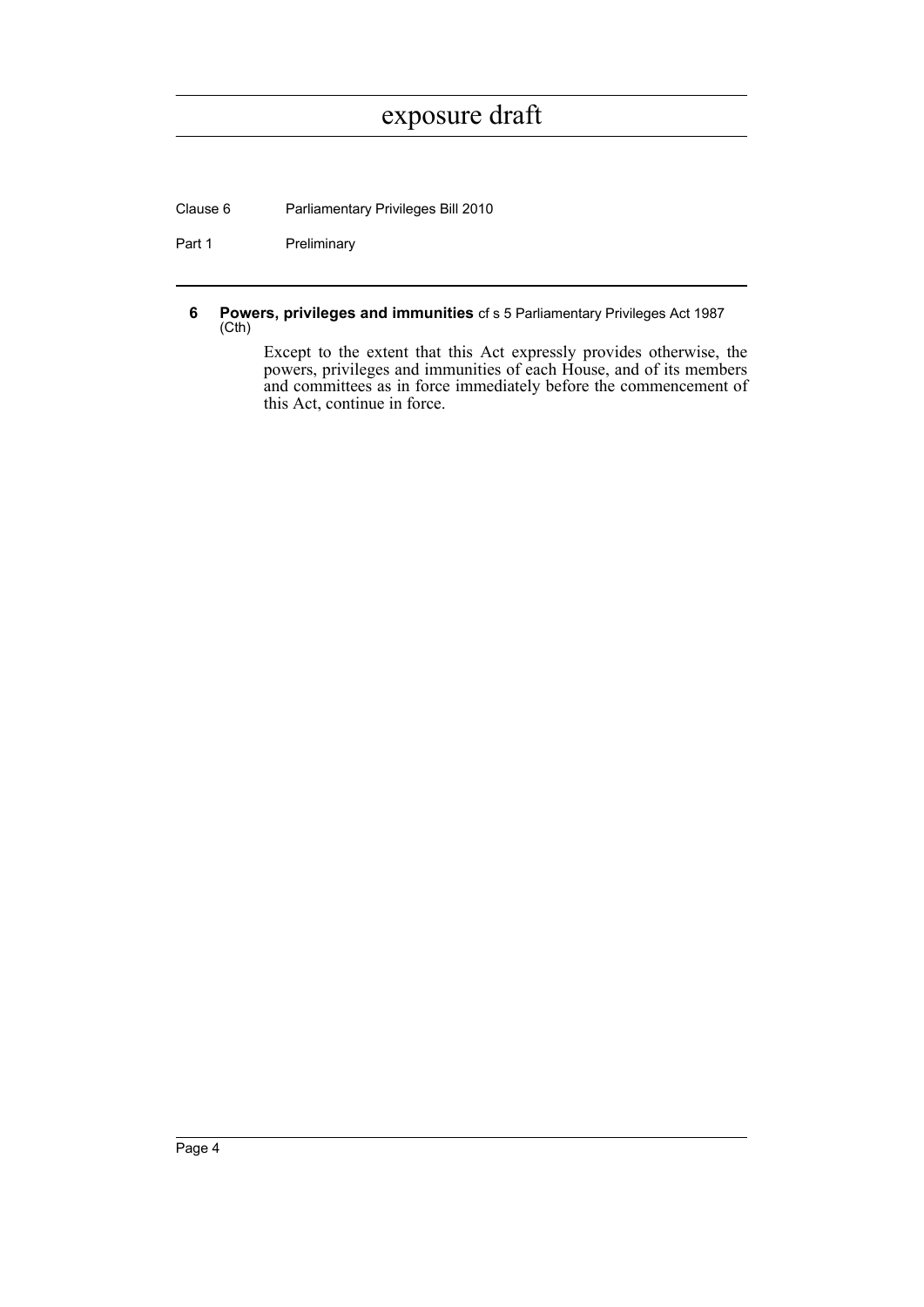Parliamentary Privileges Bill 2010 Clause 7 Clause 7 Powers, privileges and immunities **Part 2** Part 2

### <span id="page-10-0"></span>**Part 2 Powers, privileges and immunities**

### <span id="page-10-2"></span><span id="page-10-1"></span>**Division 1 Privileges and immunities**

- **7 Parliamentary privilege in court and tribunal proceedings** cf s 16 Parliamentary Privileges Act 1987 (Cth)
	- (1) The freedom of speech and debates or proceedings in Parliament can not be impeached or questioned in any court or place outside of a House.
	- (2) It is declared that subsection (1) continues article 9 of the *Bill of Rights 1688* in force in New South Wales under the *Imperial Acts Application Act 1969* in its application to each House with, in addition to any other operation, the effect provided by this section.
	- (3) For the purposes of this section, *proceedings in Parliament* means all words spoken and acts done in the course of, or for the purposes of or incidental to, the transacting of the business of a House or of a committee, and, without limitation, includes the following:
		- (a) the giving of evidence before the House or a committee, and evidence so given,
		- (b) the presentation or submission of a document to the House or a committee,
		- (c) the preparation of a document for purposes of or incidental to the making of laws by the Legislature, any questions or statements before the House or committee or the transacting of any other business of a House or committee,
		- (d) the formulation, making or publication of a document, including a report, by, under the authority of or pursuant to an order of a House or a committee and the document so formulated, made or published.
	- (4) For the avoidance of doubt, it is declared that subsection (3) extends to any reference, affirmation or adoption outside a House by a member of words spoken or written, or actions taken, in the course of proceedings in Parliament by that member, provided that the reference, affirmation or adoption is made without elaboration.
	- (5) In proceedings in any court or tribunal, it is not lawful for evidence to be tendered or received, questions asked or statements, submissions or comments made, concerning proceedings in Parliament, by way of, or for the purpose of:
		- (a) questioning or relying on the truth, motive, intention or good faith of anything forming part of those proceedings in Parliament, or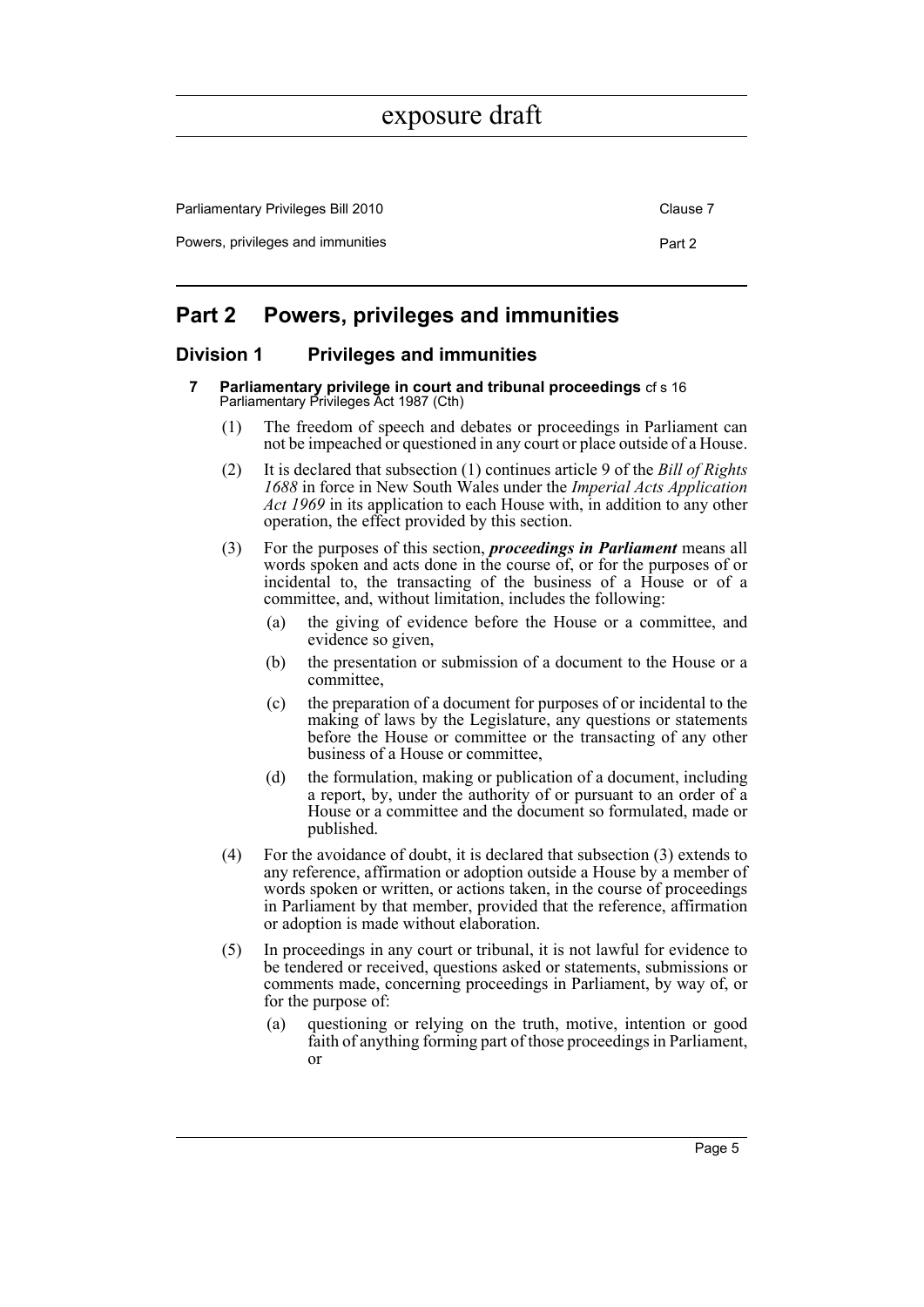Clause 8 Parliamentary Privileges Bill 2010

Part 2 Powers, privileges and immunities

- (b) otherwise questioning or establishing the credibility, motive, intention or good faith of any person, or
- (c) drawing, or inviting the drawing of, inferences, conclusions wholly or partly from anything forming part of those proceedings in Parliament.
- (6) A court or tribunal must not:
	- (a) require to be produced, or admit into evidence, a document that has been prepared for the purpose of submission, and submitted, to a House or a committee and has been directed by a House or committee to be treated as evidence taken in camera, or admit evidence relating to such a document, or
	- (b) admit evidence concerning any oral evidence taken by a House or committee in camera or require to be produced or admit into evidence a document recording or reporting any such oral evidence,

unless a House or committee has published, or authorised the publication of, that document or a report of that oral evidence.

- (7) In relation to proceedings in a court or tribunal in so far as they relate to the interpretation of an Act, neither this section nor the *Bill of Rights 1688* prevents or restricts the admission in evidence of a record of proceedings in Parliament published by or with the authority of the House or a committee or the making of statements, submissions or comments based on that record.
- <span id="page-11-0"></span>**8 Immunities from arrest and attendance before courts** cf s 14 Parliamentary Privileges Act 1987 (Cth)
	- (1) A member:
		- (a) must not be required to attend before a court or tribunal, and
		- (b) must not be arrested or detained in a civil cause,

on any day on which a House or committee of which that member is a member meets or within a day which is 5 days before or after a day on which that House or Committee meets.

- (2) An officer of a House:
	- (a) must not be required to attend before a court or tribunal, and
	- (b) must not be arrested or detained in a civil cause,

on any day on which a House or committee upon which that officer is required to attend meets or within a day which is 5 days before or after a day on which that House or Committee meets.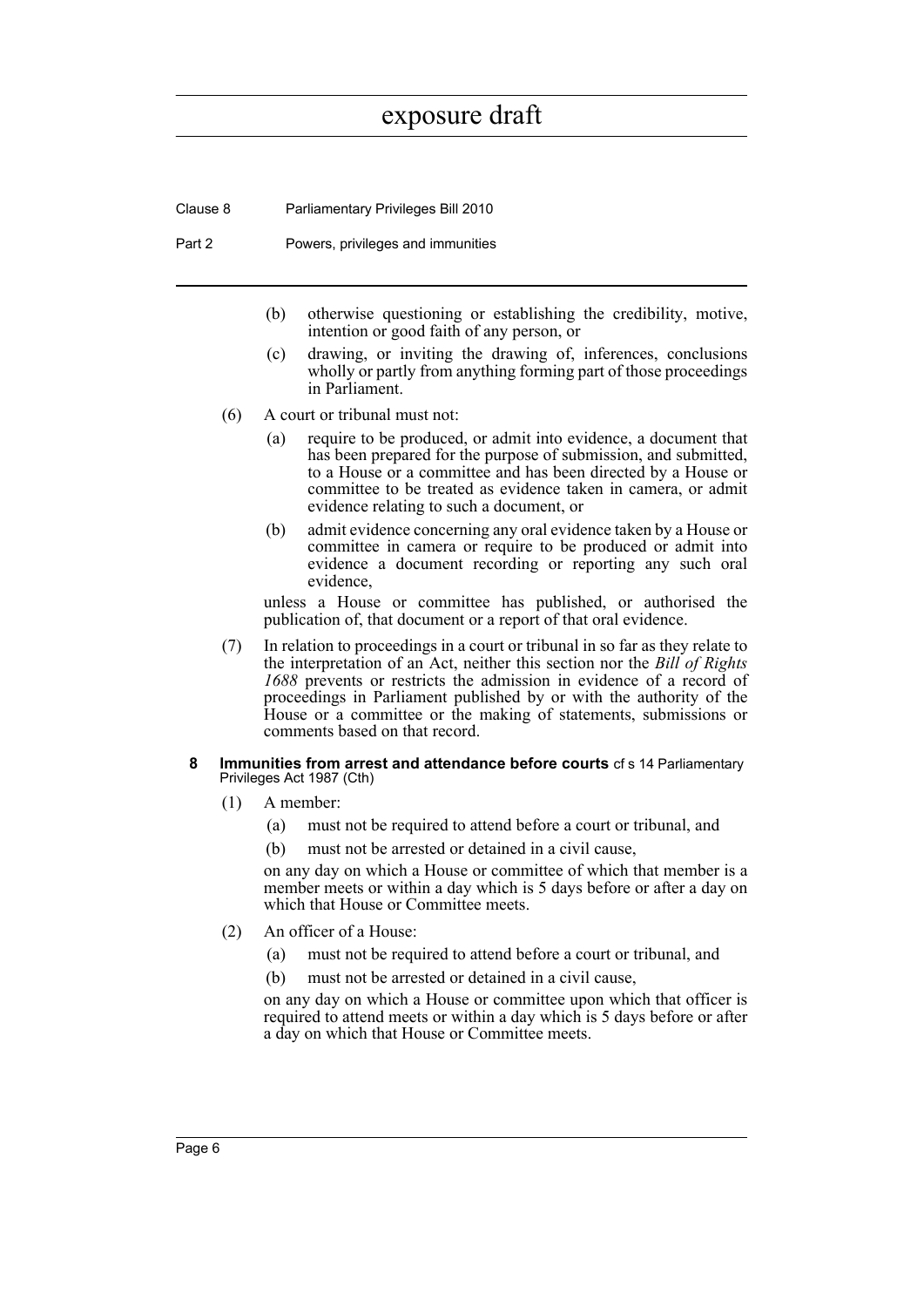| Parliamentary Privileges Bill 2010 | Clause 9 |
|------------------------------------|----------|
| Powers, privileges and immunities  | Part 2   |

- (3) A person who is required to attend before a House or committee on a day:
	- (a) must not be required to attend before a court or tribunal, and
	- (b) must not be arrested or detained in a civil cause,

on that day.

(4) Except as provided by this section, a member, an officer of a House and a person required to attend before a House or a committee has no immunity from compulsory attendance before a court or tribunal or from arrest or detention in a civil cause by reason of being a member or such an officer or person.

### <span id="page-12-1"></span><span id="page-12-0"></span>**Division 2 Records and correspondence of members**

#### **9 Disclosure of confidential communications**

- (1) Except as provided by subsection (2), a member can not be required by a disclosure requirement to produce a document which would result in the disclosure of a confidential communication and evidence of such a confidential communication is not admissible in any civil proceedings in a court or tribunal.
- (2) Subsection (1) does not apply to a confidential communication disclosed:
	- (a) with the consent of the person who provided it to the member, or
	- (b) in accordance with a resolution of the House of which the member is a member, or
	- (c) in accordance with a requirement imposed by or under the *Independent Commission Against Corruption Act 1988*, the *Special Commissions of Inquiry Act 1983* or any other Act prescribed for the purposes of this section.
- (3) This section does not affect, and operates in addition to, any privilege that may be asserted by a member under the *Evidence Act 1995*.
- (4) In this section:

*confidential communication* means a communication or information provided to a member:

- (a) in the exercise of his or her functions as a member, and
- (b) on the understanding that it was confidential and would not be disclosed.

*disclosure requirement* means a process or order of a court that requires the disclosure of information or a document and includes the following:

(a) a summons or subpoena to produce documents or give evidence,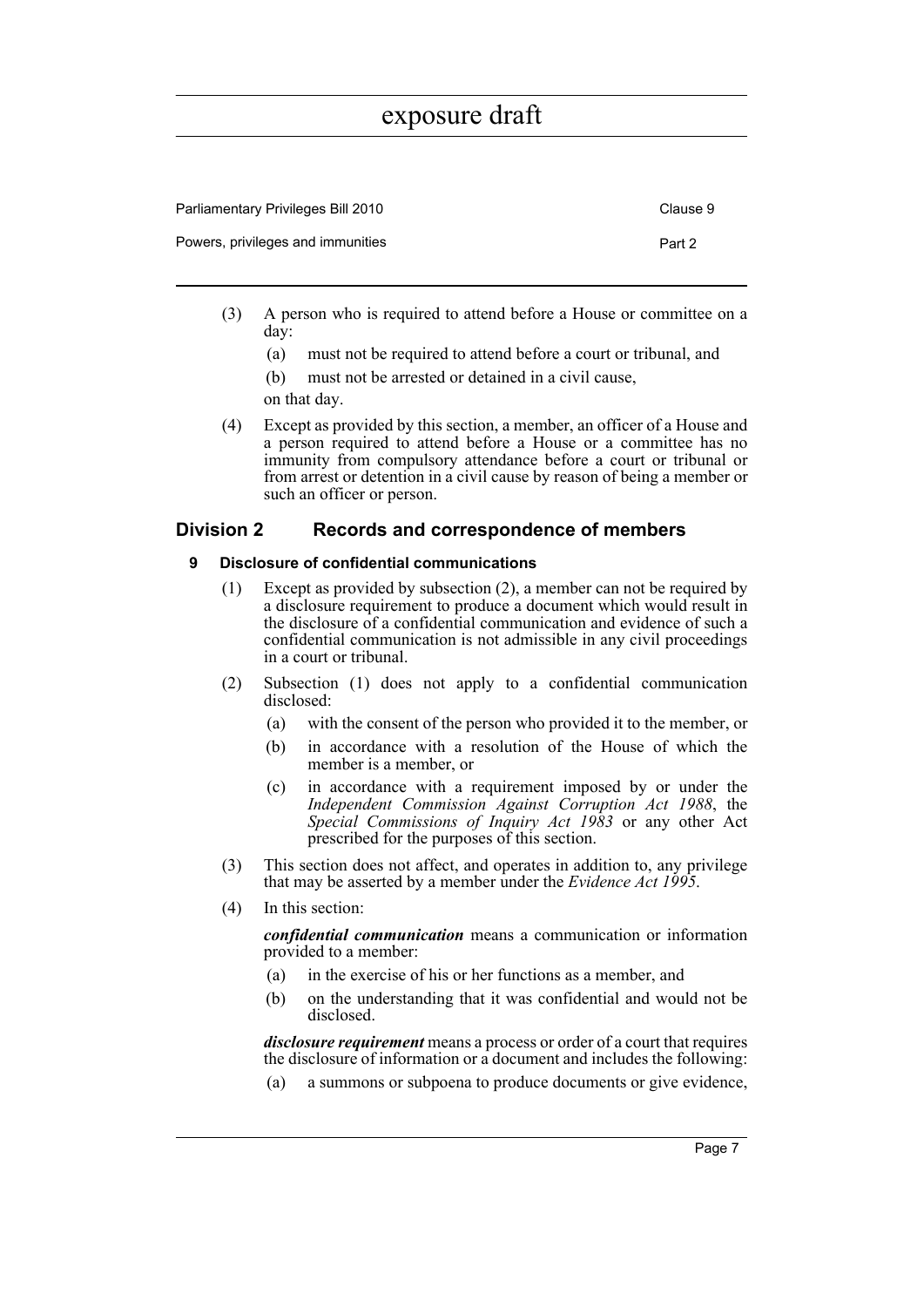Clause 9 Parliamentary Privileges Bill 2010

Part 2 **Powers, privileges and immunities** 

- (b) pre-trial discovery,
- (c) non-party discovery,
- (d) interrogatories,
- (e) a notice to produce,
- (f) a request to produce a document under Division 1 of Part 4.6 of the *Evidence Act 1995.*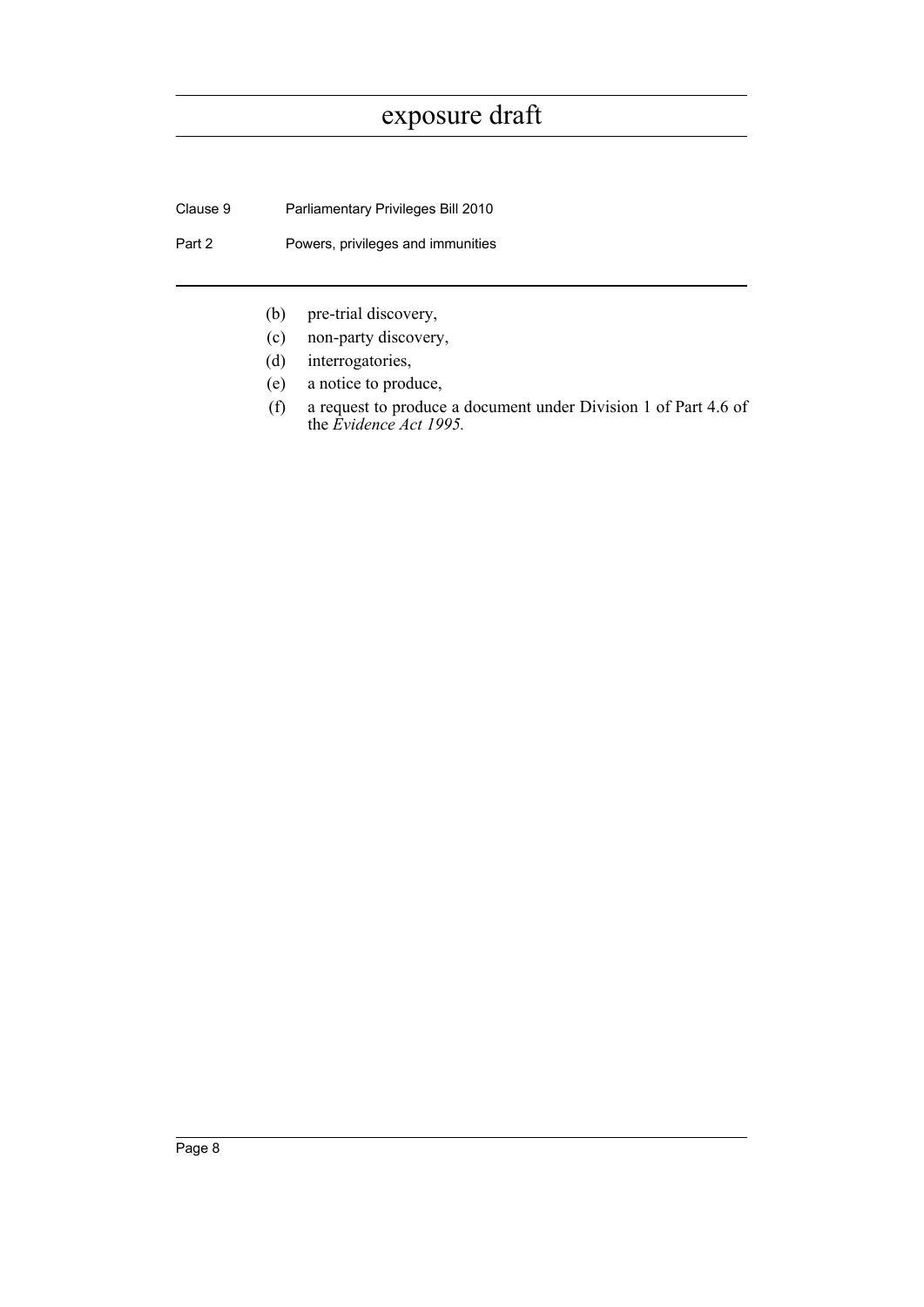| <b>Parliamentary Privileges Bill 2010</b> | Clause 10 |
|-------------------------------------------|-----------|
| Penalties for offences against the House  | Part 3    |

#### <span id="page-14-0"></span>**Part 3** Penalties for offences against the House see s 7 Parliamentary Privileges Act 1987 (Cth), s 39 and 40 Parliament of Queensland Act 2001

#### <span id="page-14-1"></span>**10 Power of House to deal with offence against the House**

- (1) If a House determines that a person has committed an offence against the House, it may by resolution impose on the person in accordance with this Part:
	- (a) a penalty of imprisonment for a period not exceeding 6 months, or
	- (b) a fine not exceeding:
		- (i) \$5,000, in the case of a natural person, or
		- (ii) \$10,000, in the case of a corporation.

**Note.** For the meaning of offence against the House see section 5.

- (2) Nothing in this Part prevents a House from dealing with a person who it has determined has committed an offence against the House otherwise than by imposition of a penalty of imprisonment or a fine.
- (3) This Part does not affect, and operates (subject to section 5 (3)) in addition to, the provisions of the *Parliamentary Evidence Act 1901*.

#### <span id="page-14-2"></span>**11 Imprisonment**

- (1) A House does not have the power to order the imprisonment of a person for an offence against the House otherwise than in accordance with this Part.
- (2) A penalty of imprisonment imposed in accordance with this Part is not affected by the prorogation of the Parliament or the dissolution or expiration of the House.
- (3) A resolution of a House ordering the imprisonment of a person in accordance with this section may give the Presiding Officer of the House power, either generally or in specified circumstances, to order the discharge of the person from imprisonment (the *discharge power*).
- (4) If the Presiding Officer is given the discharge power, the Presiding Officer has, by force of this Act, power to discharge the person accordingly.

#### <span id="page-14-3"></span>**12 Fines**

- (1) A fine imposed under this Part is payable within the period specified in the resolution imposing the fine.
- (2) A fine must not be imposed on a person under this Part for an offence for which a penalty of imprisonment is imposed on that person.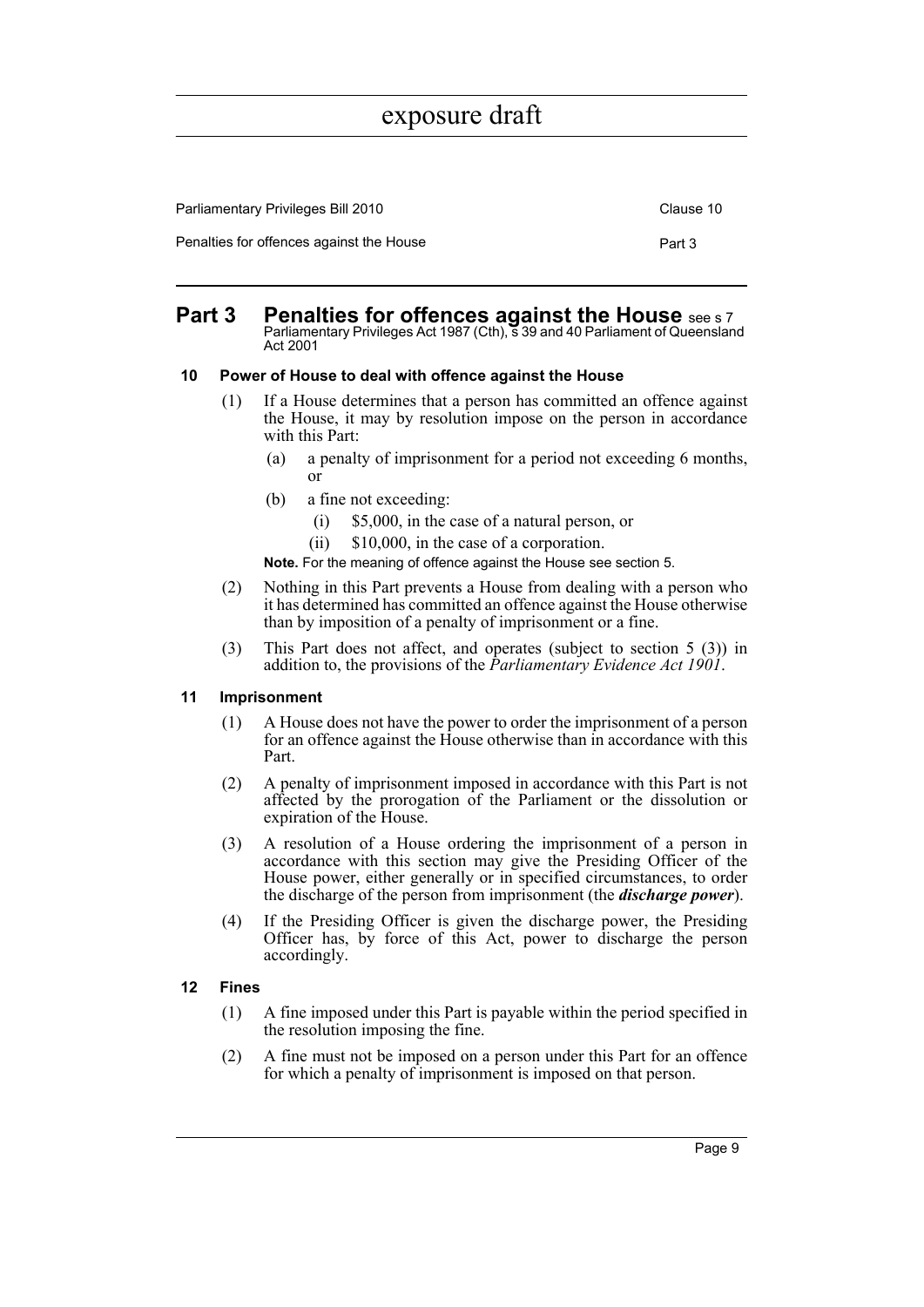Clause 13 Parliamentary Privileges Bill 2010

- Part 3 Penalties for offences against the House
	- (3) A fine imposed under this Part is a debt due to the Crown and may be recovered in a court of competent jurisdiction by the Clerk of the House or any other person appointed by the House for that purpose.

#### <span id="page-15-0"></span>**13 Procedure for dealing with charge of committing an offence against the House**

- (1) Proceedings for an offence against the House may be instituted by the House ordering the person alleged to have committed the offence (the *alleged offender* to appear before the bar of the House to answer the charge on a date and time specified in the order.
- (2) An alleged offender other than a member may be summoned to appear before a House to answer a charge by notice of the order of the House signed by the Clerk of the House, and personally served on the person.
- (3) The appearance of an alleged offender who is a member to answer a charge is to be in accordance with the Standing Orders of the House of which he or she is a member.
- (4) The alleged offender must be given particulars in writing of the matters constituting the alleged offence.
- (5) The alleged offender may appear personally or be represented by an Australian legal practitioner or other person.
- (6) If the alleged offender fails, without reasonable excuse, to appear or be represented the House may proceed to deal with the matter in his or her absence.

#### <span id="page-15-1"></span>**14 Resolutions and warrants for committal** cf s 9 Parliamentary Privileges Act 1987 (Cth)

- (1) The resolution of a House imposing a penalty of imprisonment for an offence against the House on a person and the warrant committing the person to custody must set out the particulars of the matters determined by the House to constitute the offence.
- (2) The warrant is sufficient authority for the person to be detained and held in custody in accordance with the resolution of the House. In particular, it is authority:
	- (a) for the usher of the black rod or serjeant at arms to hold the person in custody, and
	- (b) for a police officer or other person to convey the person to a correctional centre, and
	- (c) for the governor of a correctional centre to hold the person in custody for the term stated in the warrant.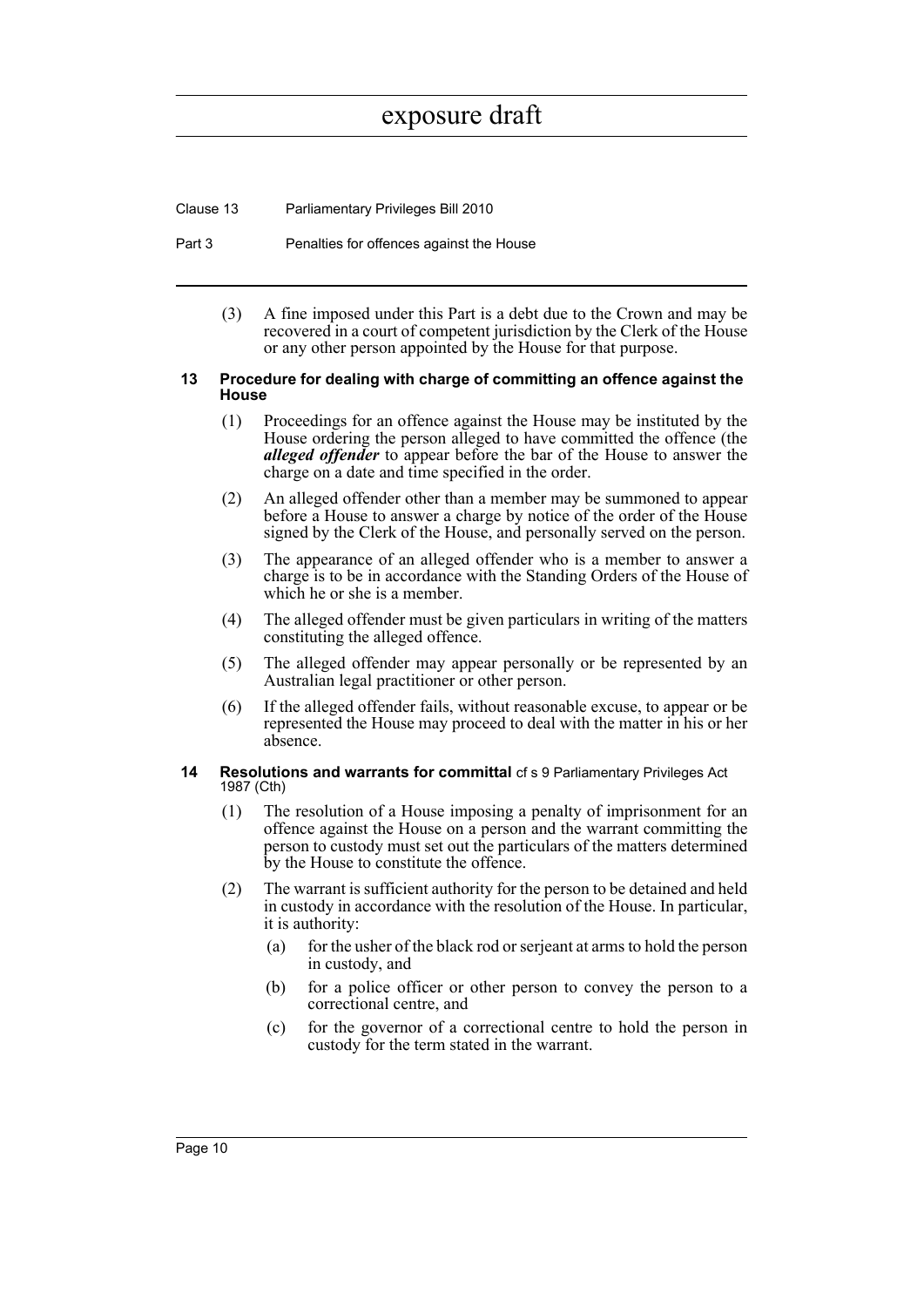| <b>Parliamentary Privileges Bill 2010</b> | Clause 15 |
|-------------------------------------------|-----------|
| Penalties for offences against the House  | Part 3    |

#### <span id="page-16-0"></span>**15 Directions**

Subject to section 10, a House may give such directions and authorise the issue of such warrants as are necessary or convenient for carrying this Part into effect.

<span id="page-16-1"></span>**16 Liability** cf s 11 (3) Parliamentary Evidence Act 1901

No person acting under the authority of this Part incurs any liability, civil or criminal, for such act.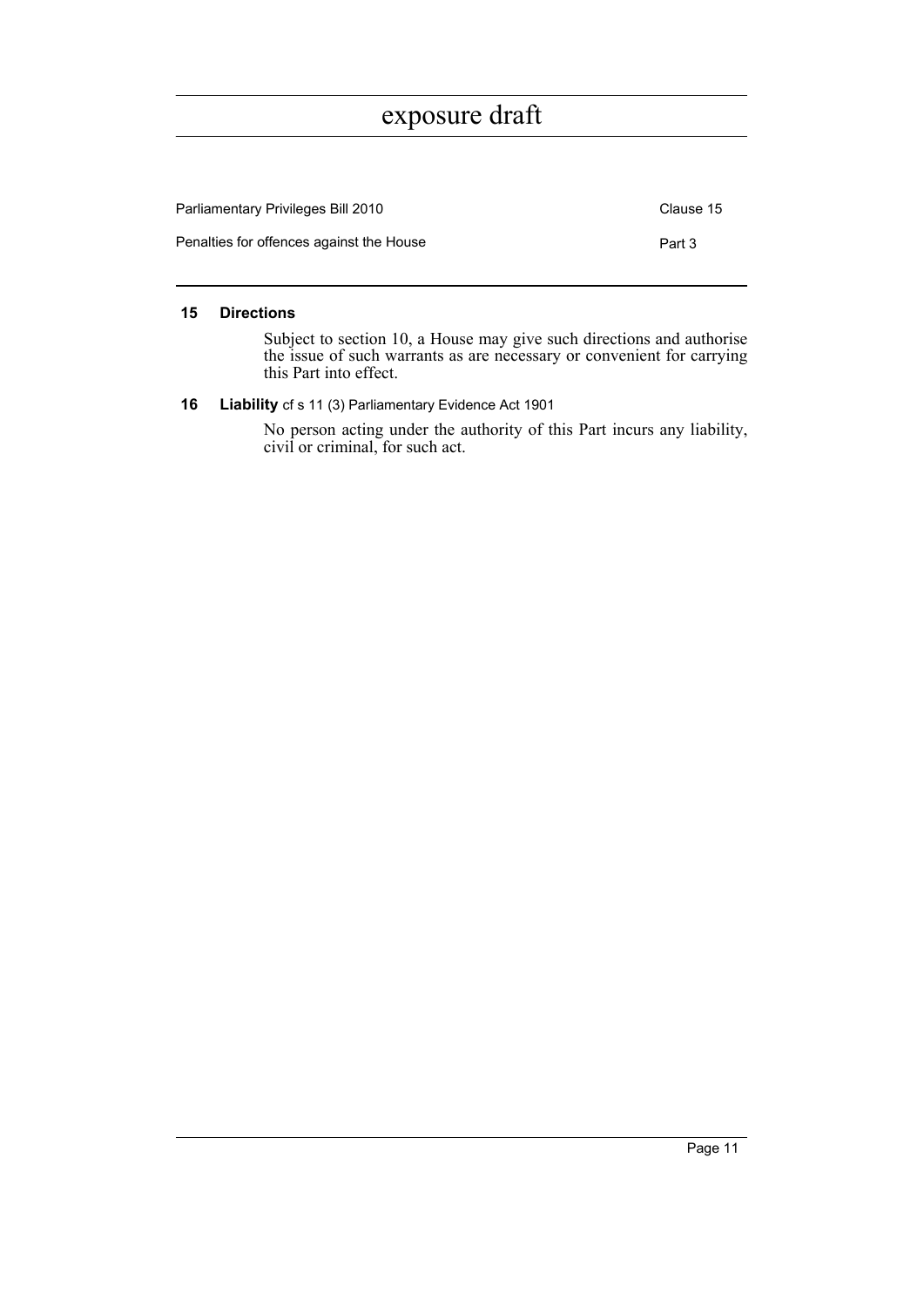Clause 17 Parliamentary Privileges Bill 2010

Part 4 Miscellaneous

### <span id="page-17-0"></span>**Part 4 Miscellaneous**

<span id="page-17-1"></span>**17 Certificates relating to proceedings** cf s 17 Parliamentary Privileges Act 1987 (Cth)

> For the purposes of this Act, a certificate signed by or on behalf of the Presiding Officer or a chairman of a committee stating that:

- (a) a particular document was prepared for the purposes of submission, and submitted to a House or a committee, or
- (b) a particular document was directed by a House or a committee to be treated as evidence taken in camera, or
- (c) certain oral evidence was taken by a committee in camera, or
- (d) a document was not published or authorised to be published by a House or committee, or
- (e) a person is or was an officer of the House, or
- (f) an officer is or was required to attend on a House or a committee, or
- (g) a person is or was required to attend before a House or a committee on a day, or
- (h) a day is a day on which a House or a committee met or will meet, or
- (i) a specified fine was imposed on a specified person by a House, or
- (j) that a communication or information was provided to a member in the exercise of his or her functions as a member,

is evidence of the matters contained in the certificate.

#### <span id="page-17-2"></span>**18 Regulations**

The Governor may make regulations, not inconsistent with this Act, for or with respect to any matter that by this Act is required or permitted to be prescribed or that is necessary or convenient to be prescribed for carrying out or giving effect to this Act.

#### <span id="page-17-3"></span>**19 Review of Act**

- (1) A joint committee of members of Parliament is to review this Act.
- (2) The review is to be undertaken as soon as possible after the period of 4 years from the date of assent to this Act.
- (3) The joint committee is to report to both Houses of Parliament as soon as practicable after the completion of the review.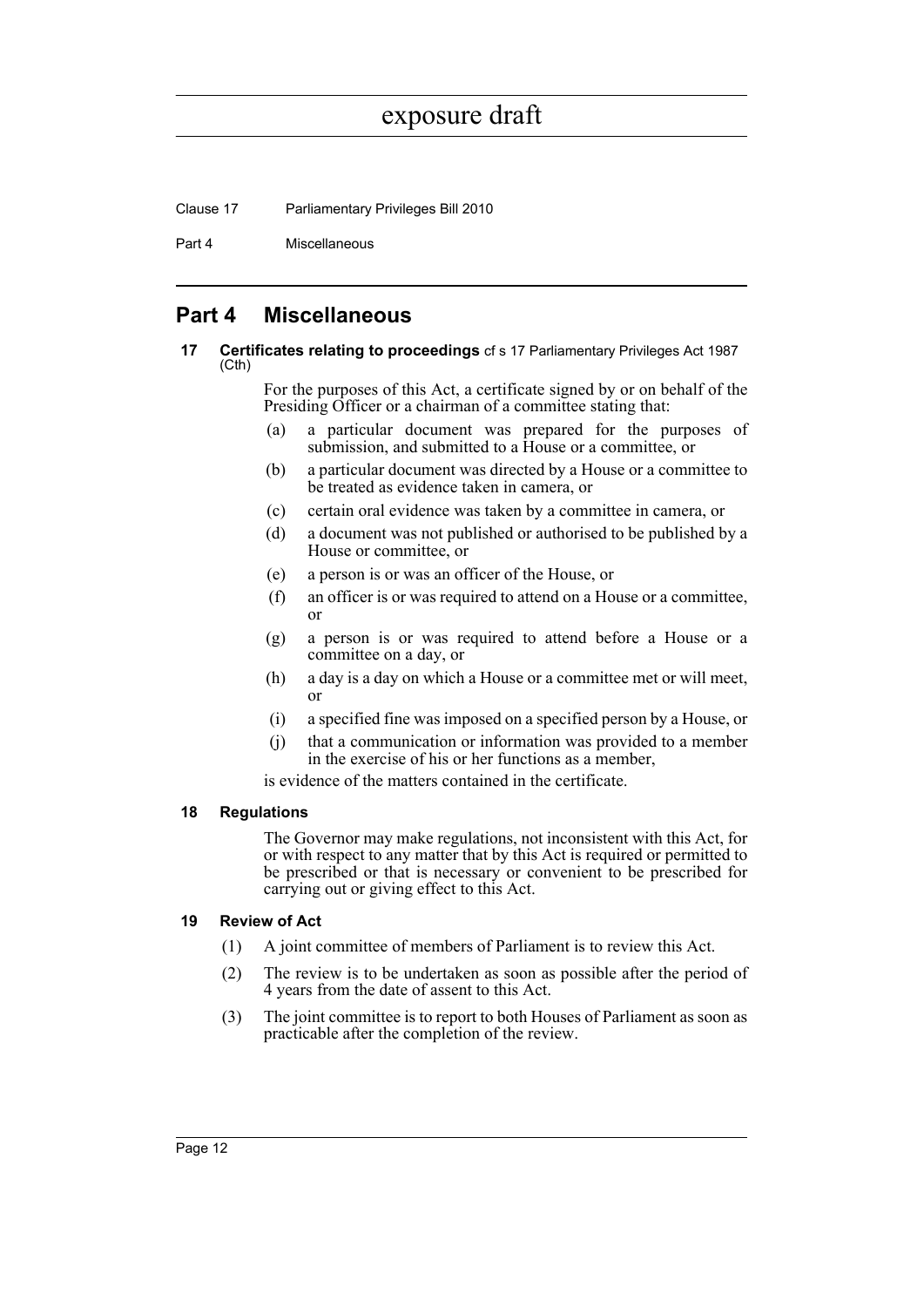Parliamentary Privileges Bill 2010

Savings, transitional and other provisions Schedule 1

### <span id="page-18-0"></span>**Schedule 1 Savings, transitional and other provisions**

### **Part 1 General**

### **1 Regulations**

- (1) The regulations may contain provisions of a savings or transitional nature consequent on the enactment of the following Acts: this Act
- (2) Any such provision may, if the regulations so provide, take effect from the date of assent to the Act concerned or a later date.
- (3) To the extent to which any such provision takes effect from a date that is earlier than the date of its publication on the NSW legislation website, the provision does not operate so as:
	- (a) to affect, in a manner prejudicial to any person (other than the State or an authority of the State), the rights of that person existing before the date of its publication, or
	- (b) to impose liabilities on any person (other than the State or an authority of the State) in respect of anything done or omitted to be done before the date of its publication.

### **Part 2 Provisions consequent on enactment of this Act**

### **2 Saving of powers, privileges and immunities**

- (1) Except to the extent that this Act expressly provides otherwise, the powers, privileges and immunities of each House, as in force, immediately before the commencement of this Act, continue in force.
- (2) Nothing in this Act derogates from the powers, privileges and immunities of either House, and of the members and committees of either House, under any other law.

### **3 Relationship of Act to Bill of Rights**

(1) Without prejudice to the effect that article 9 of the *Bill of Rights 1688* had, on its true construction, before the commencement of this Act, section 4 does not affect proceedings in a court or tribunal that commenced before the commencement of this Act.